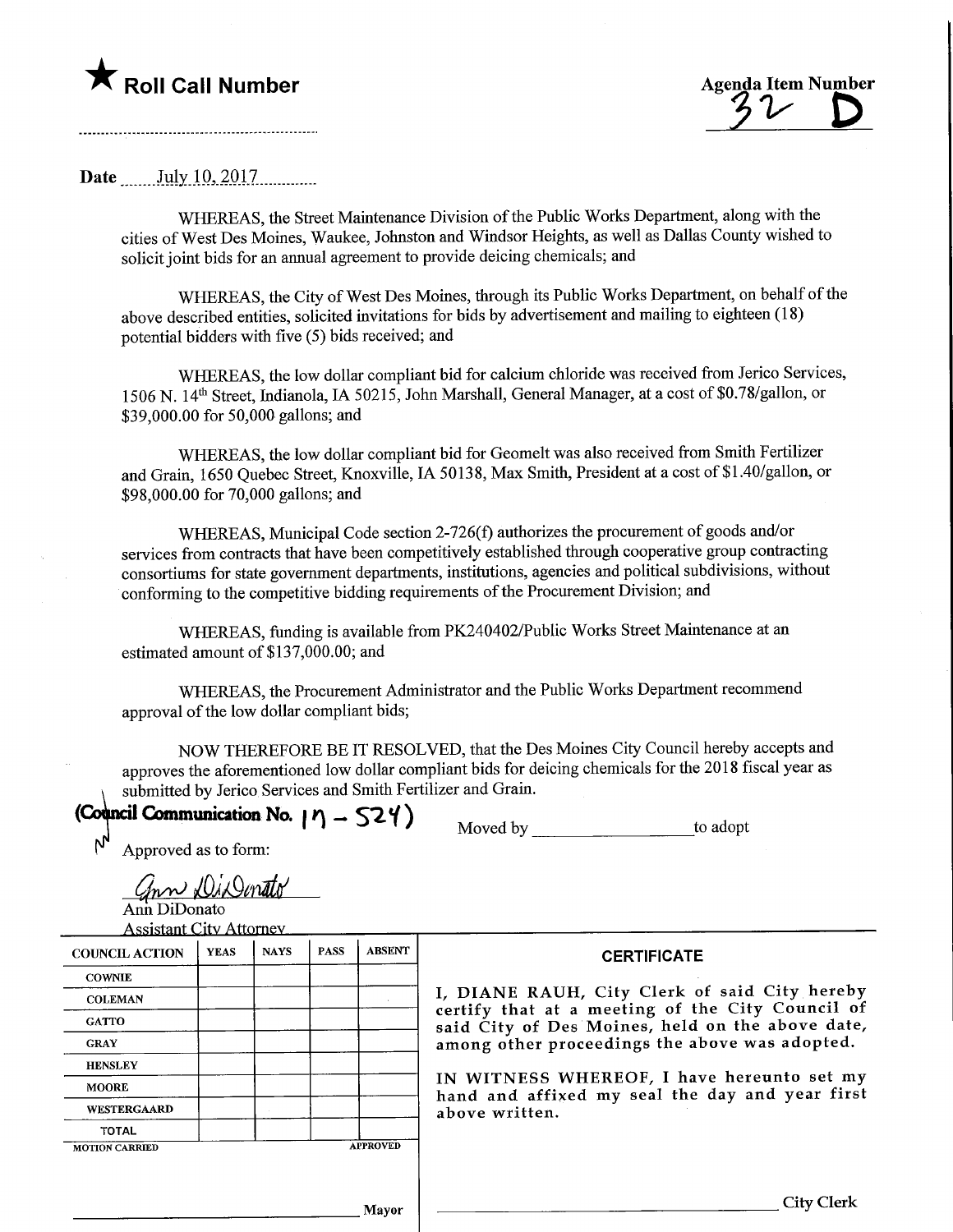## BID TABULATION AND EVALUATION - De-Icing Chemicals 2017-2018 CENTRAL IOWA DEICER GROUP (CIDG) Administered by the City of West Des Moines

 $\sim 100$ 

 $\sim 10^7$ 

 $\alpha$ 

 $\alpha_{\rm{max}}=0.5$ 

|                                                               | <b>GEE ASPHALT</b>            |                                    |                                                | <b>SMITH FERTILIZER</b>             |                                                     |                                     | <b>JERICO SERVICES</b>               |                                |                                                          |                        | SNI SOLUTIONS                      |                                                | <b>ENVIROTECH</b>           |                                           |                                         |
|---------------------------------------------------------------|-------------------------------|------------------------------------|------------------------------------------------|-------------------------------------|-----------------------------------------------------|-------------------------------------|--------------------------------------|--------------------------------|----------------------------------------------------------|------------------------|------------------------------------|------------------------------------------------|-----------------------------|-------------------------------------------|-----------------------------------------|
|                                                               |                               | <b>FULL TANKER LOAD</b><br>PRICING | <b>LESS THAN TANKER</b><br><b>LOAD PRICING</b> |                                     | FULL TANKER LOAD LESS THAN TANKER<br><b>PRICING</b> | LOAD PRICING                        |                                      | <b>FRICING</b>                 | FULL TANKER LOAD LESS THAN TANKER<br><b>LOAD PRICING</b> |                        | <b>FULL TANKER</b><br>LOAD PRICING | <b>LESS THAN TANKER</b><br><b>LOAD PRICING</b> |                             | <b>FULL TANKER</b><br><b>LOAD PRICING</b> | LESS THAN TANKER<br><b>LOAD PRICING</b> |
| Product                                                       | Concentration<br><b>Bid %</b> | <b>Price Per Gallon</b>            | <b>Price Per Galion</b>                        | Concentration<br>Bld %              | Price Per Gallon                                    | Price Per Gallon                    | Concentration<br>Bid %               | Price Per Gallon               | <b>Price Per Gallon</b>                                  | Concentration<br>Bid % | Price Per Gallon                   | Price Per Gallon                               | Concentration<br>Bid %      | <b>Price Per Gallon</b>                   | Price Per Gallon                        |
|                                                               |                               |                                    |                                                |                                     | WDM .80                                             | <b>WDM.86</b>                       |                                      | <b>WDM.78</b>                  | <b>WDM 78</b>                                            |                        |                                    |                                                |                             |                                           |                                         |
|                                                               |                               |                                    |                                                |                                     | DM .80                                              | DM 86                               |                                      | DM .78                         | DM .78                                                   |                        |                                    |                                                |                             |                                           |                                         |
| Calcium Chloride                                              | No Bid                        |                                    | No Bid                                         | 32%                                 | Waukee .80                                          | Waukee 86                           | 32%<br>Johnston 86<br>Dallas Cty .86 | Waukee .80                     | Waukee .80                                               |                        | No Bid                             | No Bid                                         | No Bid                      |                                           | No Bid                                  |
|                                                               |                               |                                    |                                                |                                     | Johnston 80<br>Dakas Cty .80                        |                                     |                                      | Johnston .BC<br>Dallas Cty .85 | Johnston .BO<br>Dallas Cry .85                           |                        |                                    |                                                |                             |                                           |                                         |
|                                                               |                               |                                    |                                                |                                     | Windsor Hts .80                                     | Windsor Hts .86                     |                                      | Windsor Hts .85                | Windsor Hts .85                                          |                        |                                    |                                                |                             |                                           |                                         |
|                                                               |                               |                                    |                                                |                                     |                                                     |                                     |                                      | <b>WDM 1.23</b>                | <b>WDM 1.23</b>                                          |                        |                                    |                                                |                             | <b>WDM 1.26</b>                           | <b>WDM 1.99</b>                         |
|                                                               |                               |                                    |                                                |                                     |                                                     |                                     |                                      | DM 1.23                        | DM 1.23                                                  |                        |                                    |                                                |                             | DM 1.26                                   | DM 1.99                                 |
| Inhibited Calcium Chloride                                    |                               | No Bid                             | No Bid                                         |                                     | No Bid                                              | No Bid                              | 39%                                  | Waukee 1.23                    | Waukee 1.23                                              |                        | No Bid                             | No Bid                                         | 32% (Calcium<br>Chloride    | Waukee 1.26                               | Waukee 1.99                             |
| (Meets PNS Standards)                                         |                               |                                    |                                                |                                     |                                                     |                                     |                                      | Johnston 1.23                  | Johnston 1.23                                            |                        |                                    |                                                | w/boost)                    | Johnston 1.26                             | Johnston 1.99                           |
|                                                               |                               |                                    |                                                |                                     |                                                     |                                     |                                      | Dallas Cty 1.23                | Dallas Cty 1,23                                          |                        |                                    |                                                |                             | Dallas Ctv 1.26                           | Dallas Cty 1.99                         |
|                                                               |                               |                                    |                                                |                                     |                                                     |                                     |                                      | Windsor Hts 1.23               | Windsor Hts 1.23                                         |                        |                                    |                                                |                             | Windsor Hts 1.26<br><b>WDM 1.18</b>       | Windsor Hts 1.99<br><b>WDM 1.85</b>     |
|                                                               |                               |                                    |                                                |                                     |                                                     | No Bid                              |                                      |                                |                                                          |                        |                                    |                                                | 29% Cacl                    | DM 1.18                                   | DM 1.85                                 |
| Inhibited Calcium Chloride (Does                              | No Bid<br>$\cdot$             |                                    |                                                |                                     | No Bid                                              |                                     |                                      |                                |                                                          | No Bid                 |                                    | No Bid                                         | 2% mgcl <sup>2</sup>        | Waukee 1.18                               | Waukee 1.85                             |
| NOT Meet PNS Standards)                                       |                               |                                    | No Bid                                         |                                     |                                                     |                                     |                                      | No Bid                         | No Bid                                                   |                        |                                    |                                                | Calcium Chloride            | Johnston 1.18                             | Johnston 1.85                           |
|                                                               |                               |                                    |                                                |                                     |                                                     |                                     |                                      |                                |                                                          |                        |                                    |                                                | ESI Inhibited)              | Dallas Cty 1.18                           | Dallas Cty 1.85                         |
|                                                               |                               |                                    |                                                |                                     |                                                     |                                     |                                      |                                |                                                          |                        |                                    |                                                |                             | Windsor Hts 1.18                          | Windsor Hts 1.85                        |
|                                                               | 30%                           | <b>WDM 1.05</b><br>DM 1.05         | <b>WDM 1.10</b><br>DM 1.10                     |                                     |                                                     |                                     |                                      |                                |                                                          |                        |                                    |                                                |                             | WDM 1.20<br>DM 1.20                       | <b>WDM 1.85</b>                         |
|                                                               |                               | Waukee 1.05                        | Waukee 1.10                                    |                                     | No Bid                                              | No Bid                              |                                      |                                |                                                          |                        |                                    |                                                | Waukee 1.20                 | DM 1.85<br>Waukee 1.85                    |                                         |
| Magnesium Chloride                                            |                               | Johnston 1.05                      | Iohnston 1.10                                  |                                     |                                                     |                                     | No Bid                               |                                | No Bid                                                   | No Bid                 | No Bid                             | 29% (Meltdown)                                 | Johnston 1.20               | Johnston 1.85                             |                                         |
|                                                               |                               | Dallas Cly 1.05                    | Dallas Cty 1.10                                |                                     |                                                     |                                     |                                      |                                |                                                          |                        |                                    |                                                |                             | Dallas Cty 1.20                           | Dallas Cty 1.85                         |
|                                                               |                               | Windsor Hts 1.05                   | Windsor Hts 1.10                               |                                     |                                                     |                                     |                                      |                                |                                                          |                        |                                    |                                                |                             | Windsor Hts 1.20                          | Windsor Hts 1.85                        |
|                                                               |                               | <b>WDM 1.21</b>                    | <b>WDM 1.26</b>                                |                                     |                                                     |                                     |                                      |                                |                                                          |                        |                                    |                                                |                             | <b>WDM 1.25</b>                           | <b>WDM 1.95</b>                         |
|                                                               | 30%                           | DM 1.21                            | DM 1.26                                        |                                     |                                                     |                                     |                                      |                                |                                                          |                        |                                    |                                                |                             | DM 1.25                                   | DM 1.95                                 |
| Inhibited Magnesium Chloride<br>(Meets PNS Standards)         |                               | Waukee 1.21<br>Johnston 1.21       | Waukee 1.26<br>Johnston 1.26                   |                                     | No Bid                                              | No Bld                              |                                      | No Bid                         | No Bid                                                   | No Bid                 |                                    | No Bid                                         | 29% (Meltdown<br>Inhibited) | Waukee 1.25<br>Johnston 1.25              | Waukee 1.95<br>Johnston 1.95            |
|                                                               |                               | Dallas Cty 1.21                    | Dallas Cty 1.26                                |                                     |                                                     |                                     |                                      |                                |                                                          |                        |                                    |                                                |                             | Dallas Cty 1.25                           | Dailas Cty 1.95                         |
|                                                               | Windsor Hts 1.21              |                                    | Windsor Hts 1.26                               |                                     |                                                     |                                     |                                      |                                |                                                          |                        |                                    |                                                |                             | Windsor Hts 1.25                          | Windsor Hts 1.95                        |
| Inhibited Magnesium Chloride<br>(Does NOT Meet PNS Standards) | No Bid                        |                                    | No Bid                                         | No Bld                              |                                                     | No Bid                              | No Bld                               |                                | No Bid                                                   | No Bid                 |                                    | No Bid                                         | No Bld                      |                                           | No Bid                                  |
|                                                               |                               |                                    |                                                |                                     | <b>WDM 1.40</b>                                     | <b>WDM 1.47</b>                     |                                      |                                |                                                          |                        |                                    |                                                |                             |                                           |                                         |
|                                                               | No Bld<br>No Bid              |                                    |                                                |                                     |                                                     | DM 1.40<br>DM 1.47                  |                                      |                                |                                                          |                        |                                    |                                                |                             |                                           |                                         |
| GeoMelt (Or Equivalent)                                       |                               |                                    |                                                | 55%                                 | Waukee 1.40                                         | Waukee 1.47                         | No Bid                               |                                | No Bid                                                   | No Bid                 |                                    | No Bid                                         | No Bid                      |                                           | No Bid                                  |
|                                                               |                               |                                    |                                                |                                     | Johnston 1.40                                       | Johnston 1.47                       |                                      |                                |                                                          |                        |                                    |                                                |                             |                                           |                                         |
|                                                               |                               |                                    |                                                |                                     | Dallas Cty 1.40<br>Windsor Hts 1.40                 | Dallas Cty 1.47<br>Windsor Hts 1.47 |                                      |                                |                                                          |                        |                                    |                                                |                             |                                           |                                         |
| Fusion - Concentrate                                          |                               | No Bld                             | No Bid                                         |                                     | No Bld                                              | No Bid                              |                                      | No Bid                         | No Bld                                                   | No Bid                 |                                    | No Bid                                         |                             | No Bid                                    | No Bid                                  |
| Fusion-Blend (80-20)                                          |                               | No Bid                             | No Bid                                         |                                     | No Bld                                              | No Bid                              |                                      | No Bid                         | No Bld                                                   | No Bid                 |                                    | No Bid                                         | No Bld                      |                                           | No Bld                                  |
|                                                               |                               | <b>WDM 1.45</b>                    | <b>WDM 1.49</b>                                |                                     |                                                     |                                     |                                      |                                |                                                          |                        |                                    |                                                |                             |                                           |                                         |
|                                                               |                               | DM 1.45                            | DM 1.49                                        |                                     |                                                     |                                     |                                      |                                |                                                          |                        |                                    |                                                |                             |                                           |                                         |
| Bio Melt AG (Or Equivalent)                                   | Caliber M1000                 | Waukee 1.45                        | Waukee 1.49                                    |                                     | No Bid                                              | No Bid                              |                                      | No Bid                         | No Bid                                                   |                        | No Bid                             | No Bid                                         |                             | No Bid                                    | No Bid                                  |
|                                                               | 30%                           | Johnston 1.45<br>Dallas Cty 1.45   | Johnston 1.49<br>Dallas Ctv 1.49               |                                     |                                                     |                                     |                                      |                                |                                                          |                        |                                    |                                                |                             |                                           |                                         |
|                                                               | Windsor Hts 1.45              |                                    | Windsor Hts 1.49                               |                                     |                                                     |                                     |                                      |                                |                                                          |                        |                                    |                                                |                             |                                           |                                         |
|                                                               |                               |                                    |                                                |                                     | <b>WDM 1.50</b>                                     | WDM 1.60                            |                                      |                                |                                                          |                        |                                    |                                                |                             |                                           |                                         |
|                                                               |                               |                                    |                                                |                                     | DM 1.50                                             | DM 1.60                             |                                      |                                |                                                          |                        |                                    |                                                |                             |                                           |                                         |
| Husker Plus (Or Equivalent)                                   | No Bid                        |                                    | No Bid                                         | 65%                                 | Waukee 1.50                                         | Waukee 1.60                         |                                      | No Bid                         | No Bld                                                   |                        | No Bid                             | No Bid                                         | No Bid                      |                                           | No Bld                                  |
|                                                               |                               |                                    |                                                |                                     | Johnston 1.50                                       | Johnston 1.60                       |                                      |                                |                                                          |                        |                                    |                                                |                             |                                           |                                         |
|                                                               |                               |                                    |                                                | Dallas Cty 1.50<br>Windsor Hts 1.50 |                                                     | Dallas Cty 1.60<br>Windsor Hts 1.60 |                                      |                                |                                                          |                        |                                    |                                                |                             |                                           |                                         |
|                                                               |                               |                                    |                                                |                                     |                                                     |                                     |                                      |                                |                                                          |                        |                                    |                                                |                             |                                           |                                         |

S:\CONTRACTS\De-Icing Chemicals\2017-18 Contract\2017-18 Bid Tabulation - De-Icing.xlsx

 $\sim 10^{11}$ 

A25